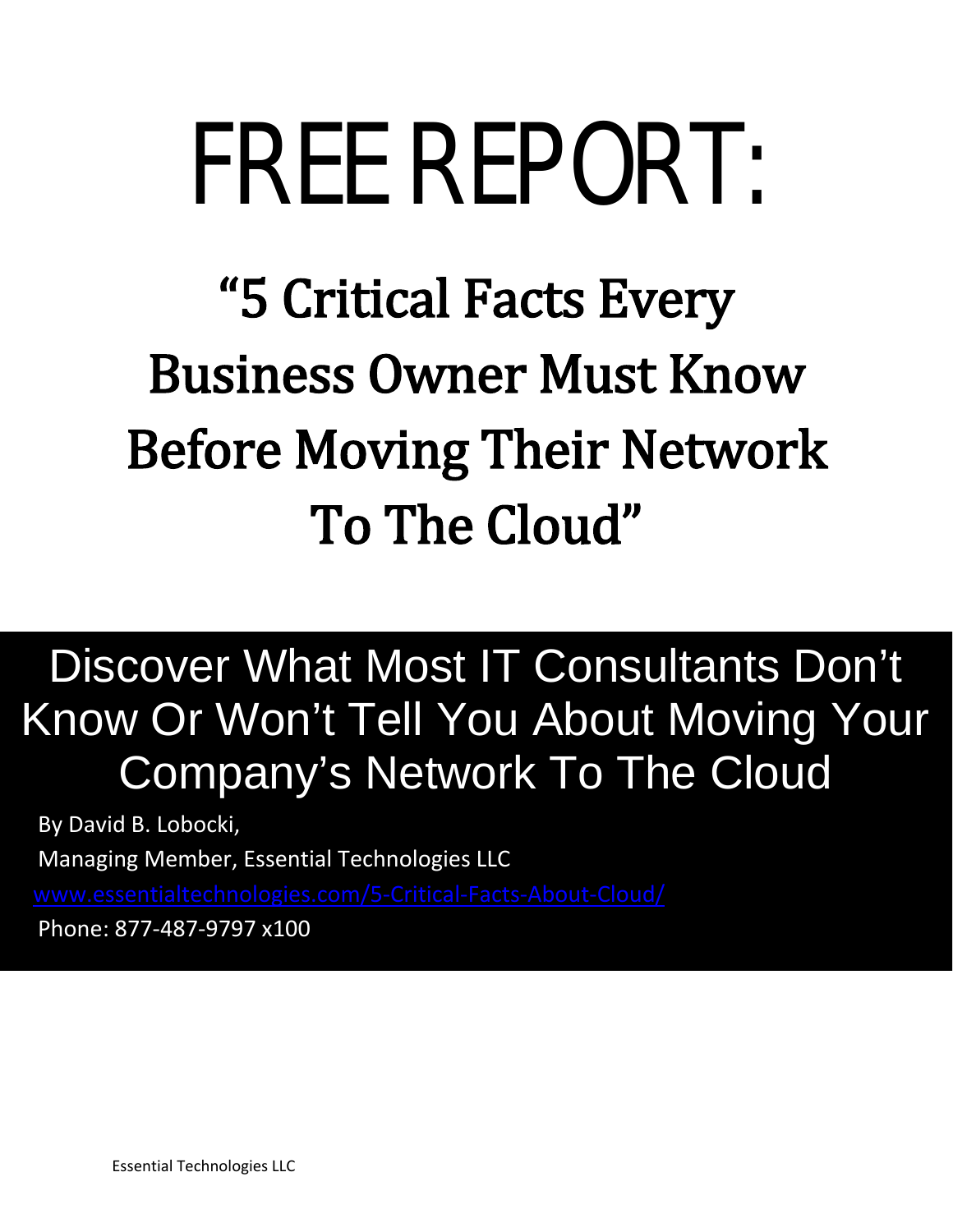# A Letter From The Author: Why We Created This Report And Who Should Read It



From The Desk of: David B. Lobocki

Managing Member, Essential Technologies LLC

Dear Colleague,

 When you decided to look into transitioning your computer network and operations to the cloud, you were probably met with conflicting advice,

confusion and no real answers to your questions and concerns over security, cost and whether or not it's appropriate for your organization.

 That's why we wrote this report. **We wanted to give owners a simple, straightforward guide that not only answers your questions in plain English, but also provides vital experiencebased information that most IT companies don't know (or may not tell you) that could turn your migration into a big, cash-draining nightmare.**

 My name is David B. Lobocki. My organization Essential Technologies LLC has worked with many businesses like yours to deliver cloud based IT services like Exchange email and all company data files stored in the Cloud while eliminating old file servers. We have also partnered to deliver Desktop as a Service (DaaS) which is your Windows desktops hosted in the cloud using a private cloud solution to support small (5- 10 users) to large offices with 100+ users. We helped start-up entrepreneurs, Law Offices, Accounting Firms, Country Clubs, Healthcare, Real Estate, Financial Services, Manufacturing and Point of Sale businesses just to name a few to deliver cloud based IT solutions that work, save people time and money and deliver real time anywhere and anytime access to their email and data while integrating with Office 365.

 The simple fact is, cloud computing is NOT a good fit for every company, and if you don't get all the facts or fully understand the pros and cons, you can end up making some VERY poor and expensive decisions that you'll deeply regret later. The information in this report will arm you with the critical facts you need to avoid expensive, time-consuming mistakes.

 Of course, we are always available as a resource for a second opinion or quick question, so please feel free to contact my office direct if we can clarify any points made in this report or answer any questions you have.

Dedicated to serving you,

David B. Lobocki Managing Member, Essential Technologies LLC (877)487-9797 x100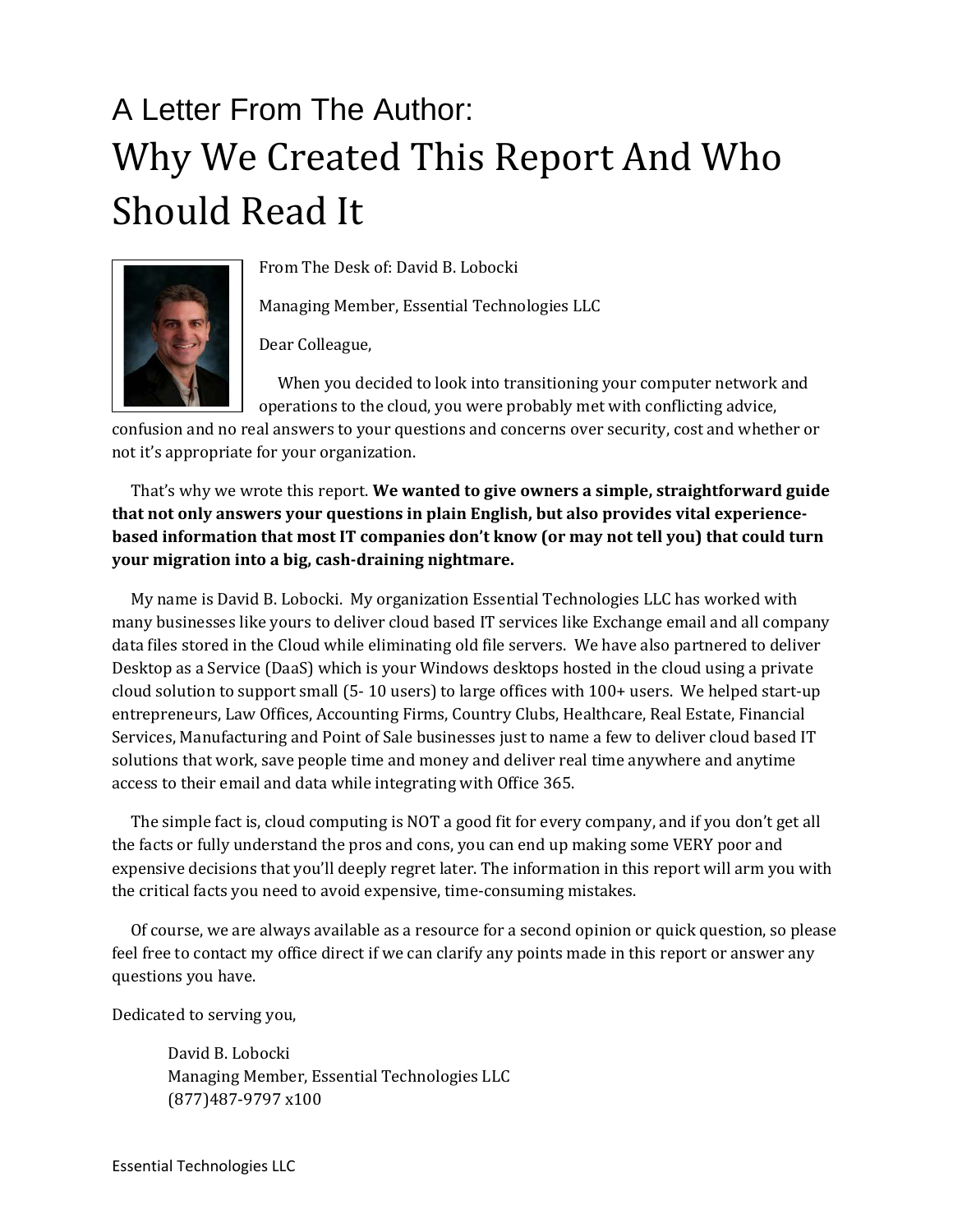# About The Author

- David B. Lobocki has been an IT professional for over 25 years with a degree in Computer Science and Mathematics from the University of Illinois–Champaign/Urbana.
- David has previously worked for a very large IT consulting firm Accenture as well as startup Software Company and several other large companies as an IT Network Architect, IT Consultant, a Network and Operations Infrastructure leader and as a Managed Service Provider.
- David started Essential Technologies LLC to bring Professional IT Consulting to Small Businesses
- Started in 2004, Essential Technologies, LLC is a complete but specialized IT Consulting Service, Solution and Support provider.
- We bring professional IT services to Small Businesses that need our experience in Cloud, Network and Operations but do not have the budget for a full time person.

## Our Philosophy

We believe that price points and amenities of small and mid-sized businesses shouldn't affect service levels provided to them.

We believe that costs are reduced by creating a high performance IT infrastructure surrounded by a high performance team of people.

Our approach is to:

- Make decisions from a customer perspective
- Be responsive
- Do what is right and a best fit
- Use IT best practices & quality methodologies
- Focus always on outstanding customer service
- Communicate, Communicate, Communicate
- Leverage the Cloud to bring efficiencies and cost savings

# Here's why so many businesses depend on Essential Technologies:

- We want and value building long term relationships with our clients.
- We are dedicated to keeping your IT systems always running smoothly.
- We understand our clients expect value for the IT services they receive.
- Our responsiveness and expertise to solve issues is what keeps our clients satisfied.
- We seek to educate the client about the IT solutions and options available.
- There is no Fine Print. Our agreements are simple and straightforward.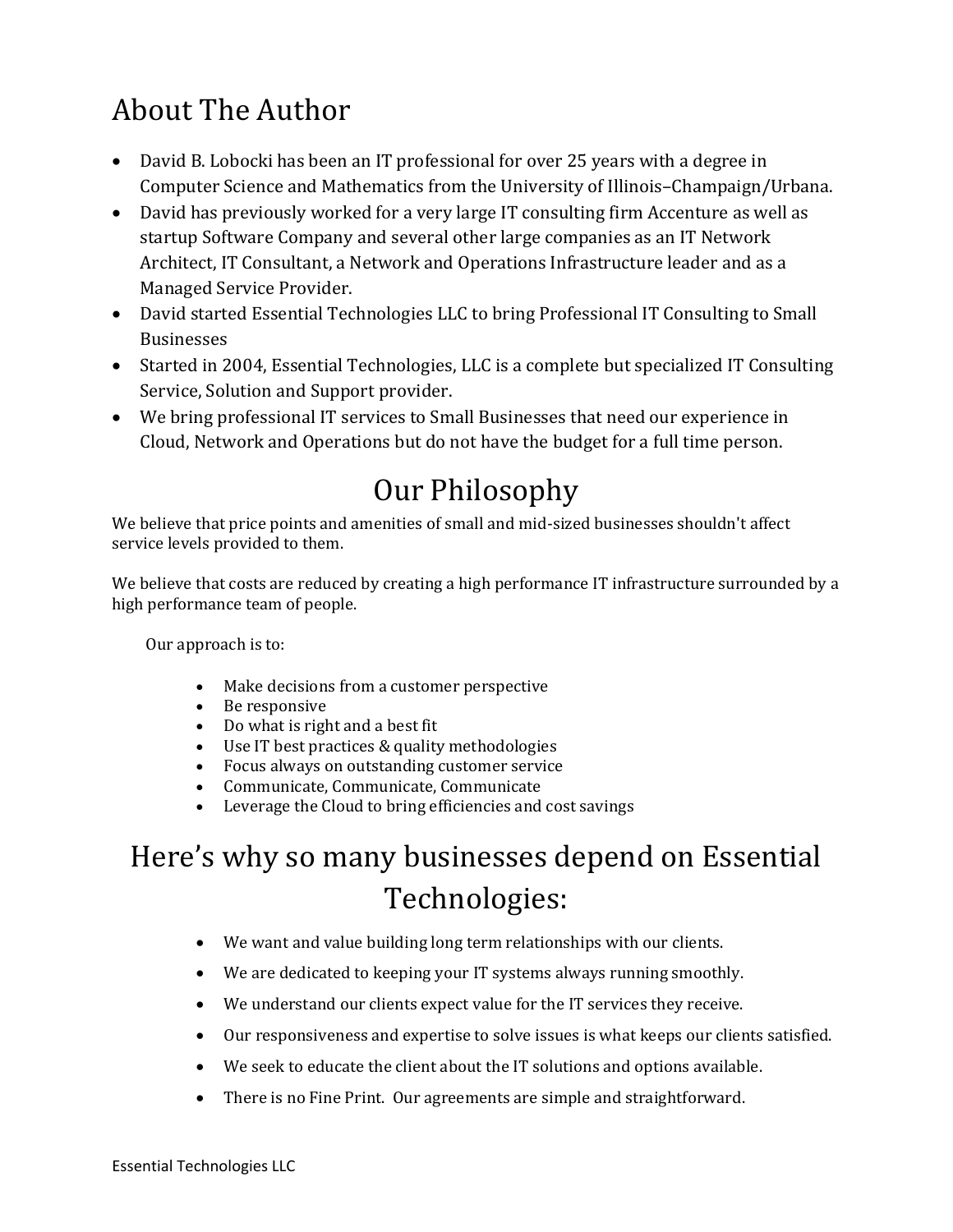# 5 Critical Facts You Must Know Before Moving To The Cloud

 In this report I'm going to talk about **5 very important facts you need to know before you consider cloud computing for your company**. These include:

- 1. The pros AND cons you need to consider before moving to the cloud.
- 2. Migration GOTCHAS (and how to avoid them).
- 3. The various types of cloud computing options you have (there are more than just one).
- 4. Answers to important, frequently asked questions you need to know the answers to.
- 5. What questions you need to ask your IT pro before letting them "sell" you on moving all or part of your network and applications to the cloud.

 I've also included an actual case study from another business that have moved to cloud computing, along with a sample cost-comparison chart so you can see the impact this new technology can have on your IT budget.

 At the end of this report there is an invitation for you to request a **Free Cloud Readiness Assessment** to determine if cloud computing is right for your particular business. I encourage you to take advantage of this before making any decisions since we've designed it to take a hard look at the functionality and costs for you as a business and provide you with the specific information you need (not hype) to make a good decision about this new technology.

### What Is Cloud Computing?

 Wikipedia defines cloud computing as "the use and access of multiple server-based computational resources via a digital network [\(WAN,](http://en.wikipedia.org/wiki/Wide_area_network) Internet connection using the World Wide Web, etc.)."

#### **But what the heck does** *that* **mean?**

 The easiest way to not only understand what cloud computing is but also gain insight into why it's gaining in popularity is to compare it to the evolution of public utilities. For example, let's look at the evolution of electricity.

 Back in the industrial age, factories had to produce their own power in order to run machines that produced the hard goods they manufactured. Be it textiles or railroad spikes, using machines gave these companies enormous competitive advantages by producing more goods with fewer workers and in less time. For many years, the production of power was every bit as important to their company's success as the skill of their workers and quality of their products.

 **Unfortunately, this put factories into TWO businesses:** the business of producing their goods and the business of producing power. Then the concept of delivering power (electricity) as a utility was introduced by Thomas Edison when he developed a commercial-grade replacement for gas lighting and heating using centrally generated and distributed electricity. From there, as they say, the rest was history.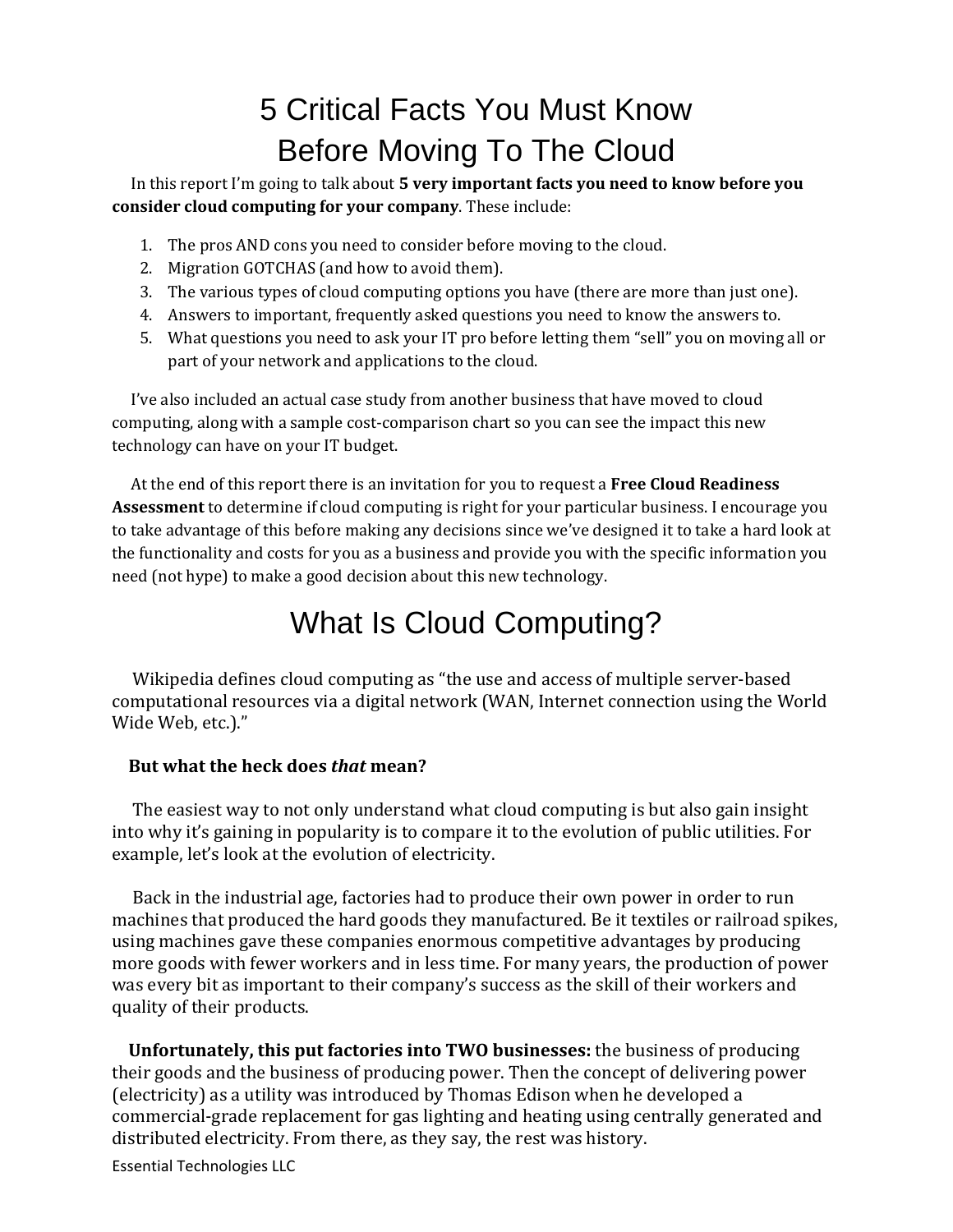The concept of electric current being generated in central power plants and delivered to factories as a utility caught on fast. This meant manufacturers no longer had to be in the business of producing their own power with enormous and expensive water wheels. **In fact, in a very short period of time, it became a competitive necessity for factories to take advantage of the lower-cost option being offered by public utilities.** Almost overnight, thousands of steam engines and electric generators were rendered obsolete and left to rust next to the factories they used to power.

 What made this possible was a series of inventions and scientific breakthroughs – but what drove the demand was pure economics. Utility companies were able to leverage economies of scale that single manufacturing plants simply couldn't match in output or in price. In fact, the price of power dropped so significantly that it quickly became affordable for not only factories but every single household in the country.

 **Today, we are in a similar transformation following a similar** course. The only difference is that instead of cheap and plentiful electricity, advancements in technology and Internet connectivity are driving down the costs of computing power. With cloud computing, businesses can pay for "computing power" like a utility without having the exorbitant costs of installing, hosting and supporting it on premise.

 In fact, you are probably already experiencing the benefits of cloud computing in some way but hadn't realized it. Below are a number of cloud computing applications, also called SaaS or "software as a service," you might be using:

- MS Office 365
- Desktop as a Service (DaaS) Desktop hosted in the cloud
- Gmail, Hotmail or other free e-mail accounts
- Facebook, Twitter
- NetSuite, Salesforce
- Constant Contact, Exact Target, AWeber or other e-mail broadcasting services
- Zoomerang, SurveyMonkey and other survey tools
- LinkedIn
- All things Google (search, AdWords, maps, etc.)

 If you think about it, almost every single application you use today can be (or already is) being put "in the cloud" where you can access it and pay for it via your browser for a monthly fee or utility pricing. You don't purchase and install software but instead access it via an Internet browser.

### What About Office 365 And Google Apps?

 Office 365 and Google Apps are perfect examples of the cloud computing trend; for an inexpensive monthly fee, you can get full access and use of Office applications that used to cost a few hundred dollars to purchase. And, since these apps are being powered by the cloud provider, you don't need an expensive desktop with lots of power to use them – just a simple Internet connection will do on a laptop, desktop or tablet.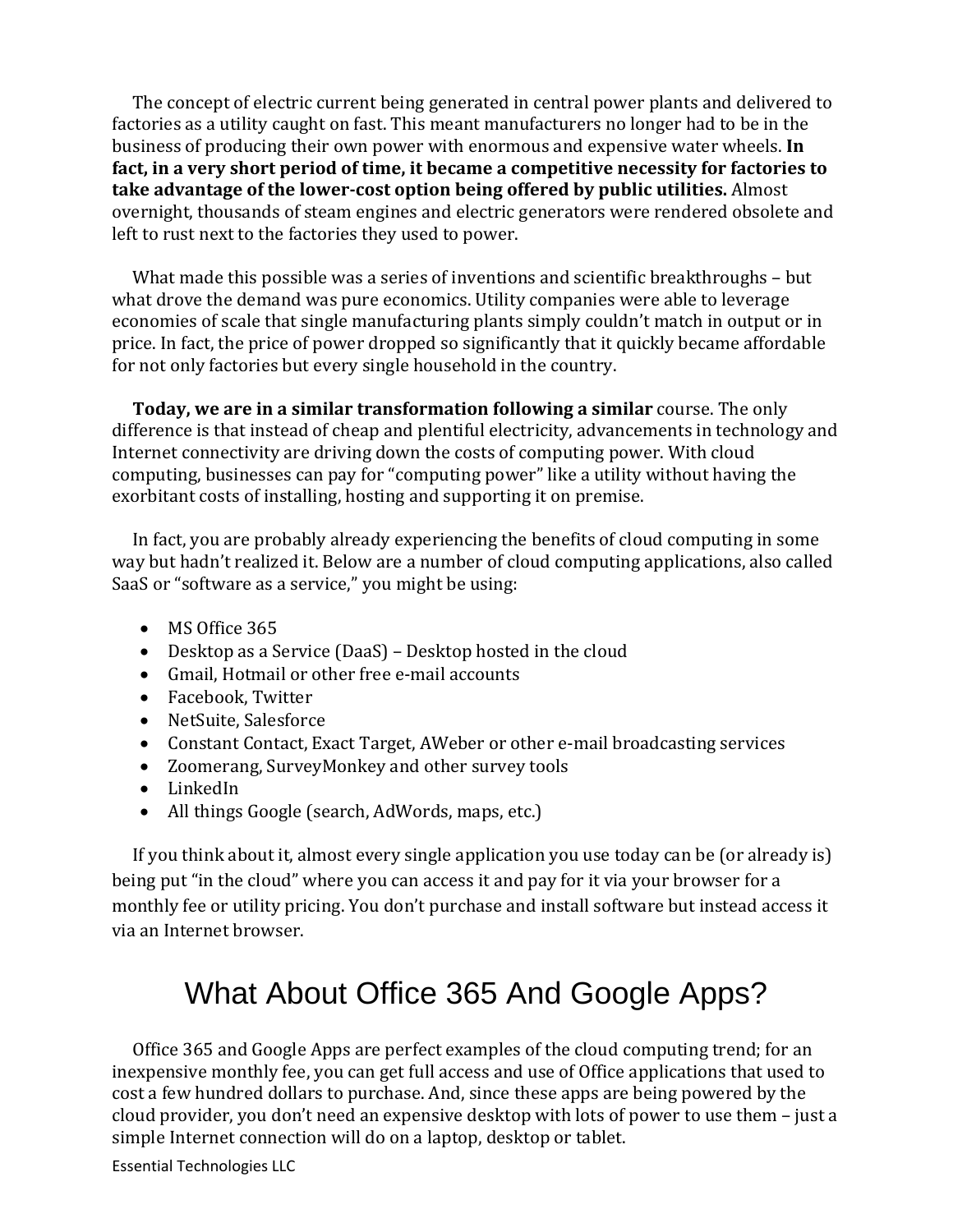## Pros And Cons Of Moving To The Cloud

 As you read this section, keep in mind there is no "perfect" solution. All options – be it an in-house, on-premise server or a cloud solution – have upsides and downsides that need to be evaluated on a case-by-case scenario. (Warning: Do NOT let a cloud expert tell you there is only "one way" of doing something!)

 Keep in mind the best option for you may be a **hybrid solution** where some of your applications and functionality are in the cloud and some are still hosted and maintained from an in-house server. We'll discuss more of this in a later section; however, here are the general pros and cons of cloud computing:

#### **Pros Of Cloud Computing:**

- **Lowered IT costs.** This is probably the single most compelling reason why companies choose to move their network (all or in part) to the cloud. Not only do you save money on software licenses, but on hardware (servers and workstations) as well as on IT support and upgrades. In fact, we save our clients an average of 15% to 20% when we move some or part of their network functionality to the cloud. So if you hate constantly writing cash-flow-draining checks for IT upgrades, you'll really want to look into cloud computing. Included in this report are examples of how we've done this for other clients and what the savings have been.
- **Ability to access your desktop and/or applications from anywhere and any device.** If you travel a lot, have remote workers or prefer to use an iPad while traveling and a laptop at your house, cloud computing will give you the ability to work from any of these devices. Cloud computing means it's hardware agnostic so you can use your Phone, iPad, Tablet, Mac book or Windows computer to access your company data and email.
- **Disaster recovery and backup are automated.** The server in your office is extremely vulnerable to a number of threats, including malware and viruses, human error, hardware failure, software corruption and, of course, physical damage due to a fire, flood or other natural disaster. If your server were in the cloud and (God forbid) your office was reduced to a pile of rubble, you could purchase a new laptop and be back up and running within the same day. This would NOT be the case if you had a traditional network and were using tape drives, USB drives or other physical storage devices like NAS (Network Attached Storage) to back up your system.

Plus, like a public utility, cloud platforms are far more robust and secure than your average business network because they can utilize economies of scale to invest heavily into security, redundancy and failover, making them less likely to go down.

• **It's faster, cheaper and easier to set up new employees.** If you have a seasonal workforce or a lot of turnover, cloud computing will not only lower your costs of setting up new accounts, but it will make it infinitely faster. A new desktop hosted in the Cloud can be configured and ready to go in just a couple of minutes. Access to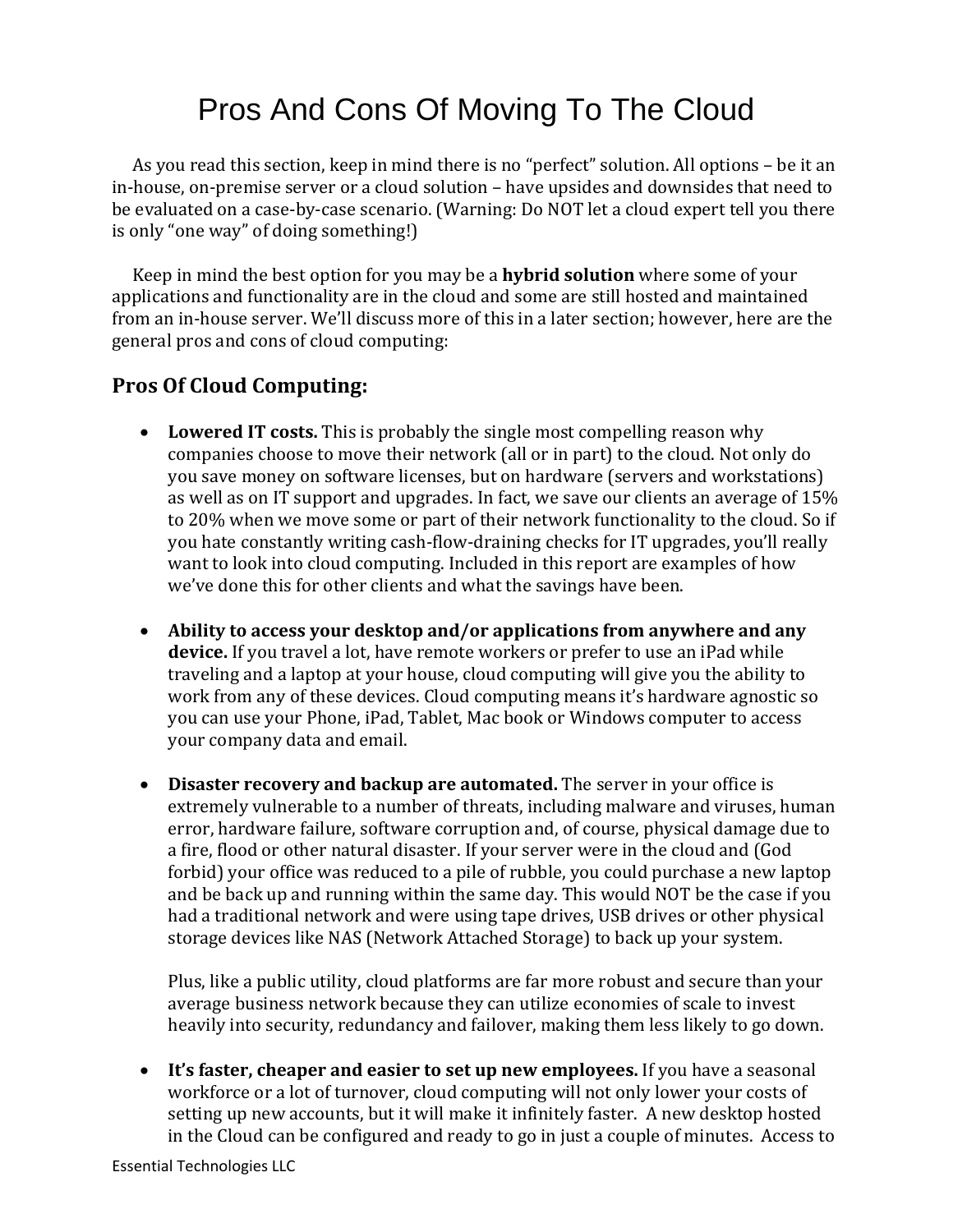company data stored in the cloud is a simple as an email address and password with the appropriate access. "We moved IT systems and support for a local accounting firm to a private DaaS Cloud that brings on an average of 5 extra CPAs in January through April to help process audit and tax returns. If they had a traditional network setup, they would have to purchase expensive PCs and software licenses for these temporary workers and then pay to maintain and upgrade them throughout the year. Using cloud computing, these workers use their home PCs, thin clients or other older company asset and log in to the network securely. The CPA firm ONLY pays for those workers' licenses during the time they are using them, just like a utility. When the end of April comes around, they no longer pay for those licenses and support. Using this model saves them approximately thousands of dollars a year in hardware, software and IT services."

- **You use it without having to "own" it.** More specifically, you don't own the *responsibility* of having to install, update and maintain the infrastructure. Think of it as similar to living in a condo where someone else takes care of the building maintenance, repairing the roof and mowing the lawn, but you still have the only key to your section of the building and use of all the facilities. This is particularly attractive for companies that are new or expanding, but don't want the heavy outlay of cash for purchasing and supporting an expensive computer network.
- **It's a "greener" technology that will save on power and your electric bill.** For some smaller companies, the power savings will be too small to measure. However, for larger companies with multiple servers that are cooling a hot server room and keep their servers running 24/7/365, the savings are considerable.
- **No longer need client VPN (Virtual Private Network) to access company data.** With these new cloud based solutions you no longer require a using a client Virtual Private Network (VPN) connection to get to your data. Just an email name and password will provide you immediate access.

#### **Cons of Cloud Computing:**

- **The Internet going down.** While you can mitigate this risk by using a commercialgrade Internet connection and maintaining a second backup connection, there is a chance you'll lose Internet connectivity, making it impossible to work. For our clients we implement a dual WAN router than can automatically failover between two different service providers that will continue to give access to your cloud resources. We also recommend the use of Hot-Spot and Wi-Fi backup devices as well to provide access during a primary outage.
- **Data security.** Many people don't feel comfortable having their data in some off-site location. This is a valid concern, and before you choose any cloud provider, you need to find out more information about where they are storing your data, how it's encrypted, who has access and how you can get it back. You'll find more information on this under "What to Look for When Hiring a Cloud Integrator" later on in this document.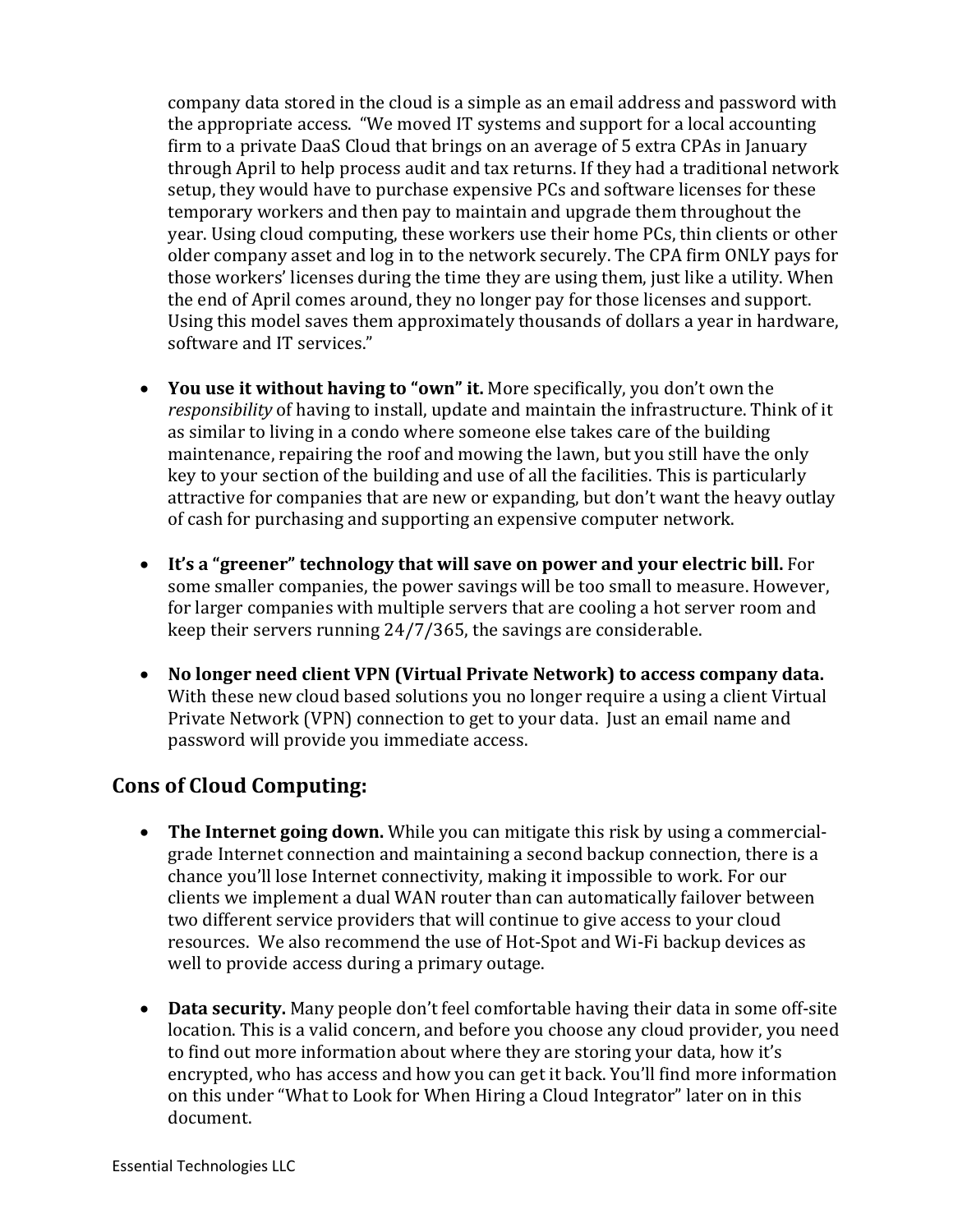- **Certain line-of-business applications won't work in the cloud.** For example, if you have a SQL server based application then it may require you to still have a dedicated server on premise. Talk to us first before making this decision not to leverage the cloud as many new Cloud based software applications and services are now available to help address these situations.
- **Compliance Issues.** There are a number of laws and regulations, such as Gramm-Leach-Bliley, Sarbanes-Oxley and HIPAA, that require companies to control and protect their data and certify that they have knowledge and control over who can access the data, who sees it and how and where it is stored. In a public cloud environment, this can be a problem. Many cloud providers won't tell you specifically where your data is stored.

Most cloud providers have SAS 70 certifications, HIPPA and FINRA compliance which require them to be able to describe exactly what is happening in their environment, how and where the data comes in, what the provider does with it and what controls are in place over the access to and processing of the data; but as the business owner, it's YOUR neck on the line if the data is compromised, so it's important that you ask for some type of validation that they are meeting the various compliance regulations on an ongoing basis.

# Migration Gotchas! What You Need To Know About Transitioning To A Cloud-Based Network

 When done right, a migration to Office 365 or another cloud solution should be like any other migration. There's planning that needs to be done, prerequisites that have to be determined and the inevitable "quirks" that need to be ironed out once you make the move.

 Every company has its own unique environment, so it's practically impossible to try and plan for every potential pitfall; however, here are some BIG things you want to ask your IT consultant about BEFORE making the leap.

**Downtime.** Some organizations cannot afford ANY downtime, while others can do without their network for a day or two. Make sure you communicate YOUR specific needs regarding downtime and make sure your IT provider has a solid plan to prevent extended downtime.

**Painfully Slow Performance.** Ask your IT consultant if there's any way you can run your network in a test environment before making the full migration. Imagine how frustrated you would be if you migrate your network and discover everything is running so slow you can barely work! Again, every environment is slightly different, so it's best to test before you transition.

**3rd-Party Applications.** If your organization has plug-ins to Exchange for faxing, voice mail or integration into another application, make sure you test to see if it will still work in the new environment.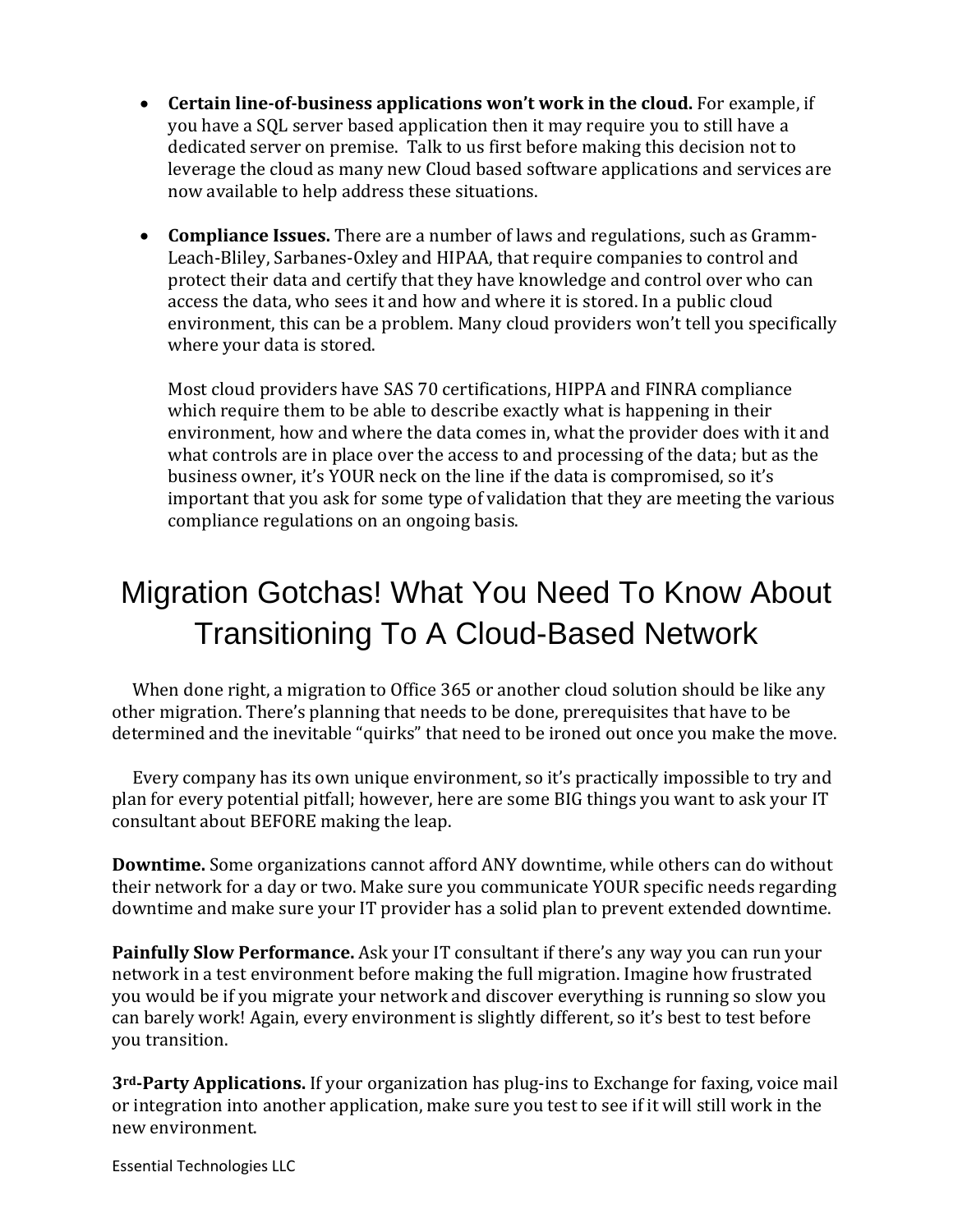**Infrastructure and Bandwidth considerations.**To take advantage of Cloud based technology solutions it will require some new or upgraded infrastructure like a Dual WAN, Router, faster switches, wiring upgrade or increased office bandwidth from your Internet provider to support the number of users you will have on the Cloud. Again talk to us first before you make a decision to move to the Cloud.

# Cloud Versus A Traditional Network: A Comparison Of Costs

 As we said earlier, each client has a unique set of circumstances and needs that will factor into the cost savings and benefits. But in order to give you an idea of what you can save when moving your network to the cloud, we've put together a sample business scenario we commonly find, and the savings obtained with cloud computing.

 Please note we've shown this over a three-year period since that is the normal span of time when all workstations and servers need to be replaced and software upgraded; and to account for the fact that you don't have to purchase new hardware as often (which is a huge cost savings when moving to the cloud), we need to show this over a three-year period to show the true and full cost savings.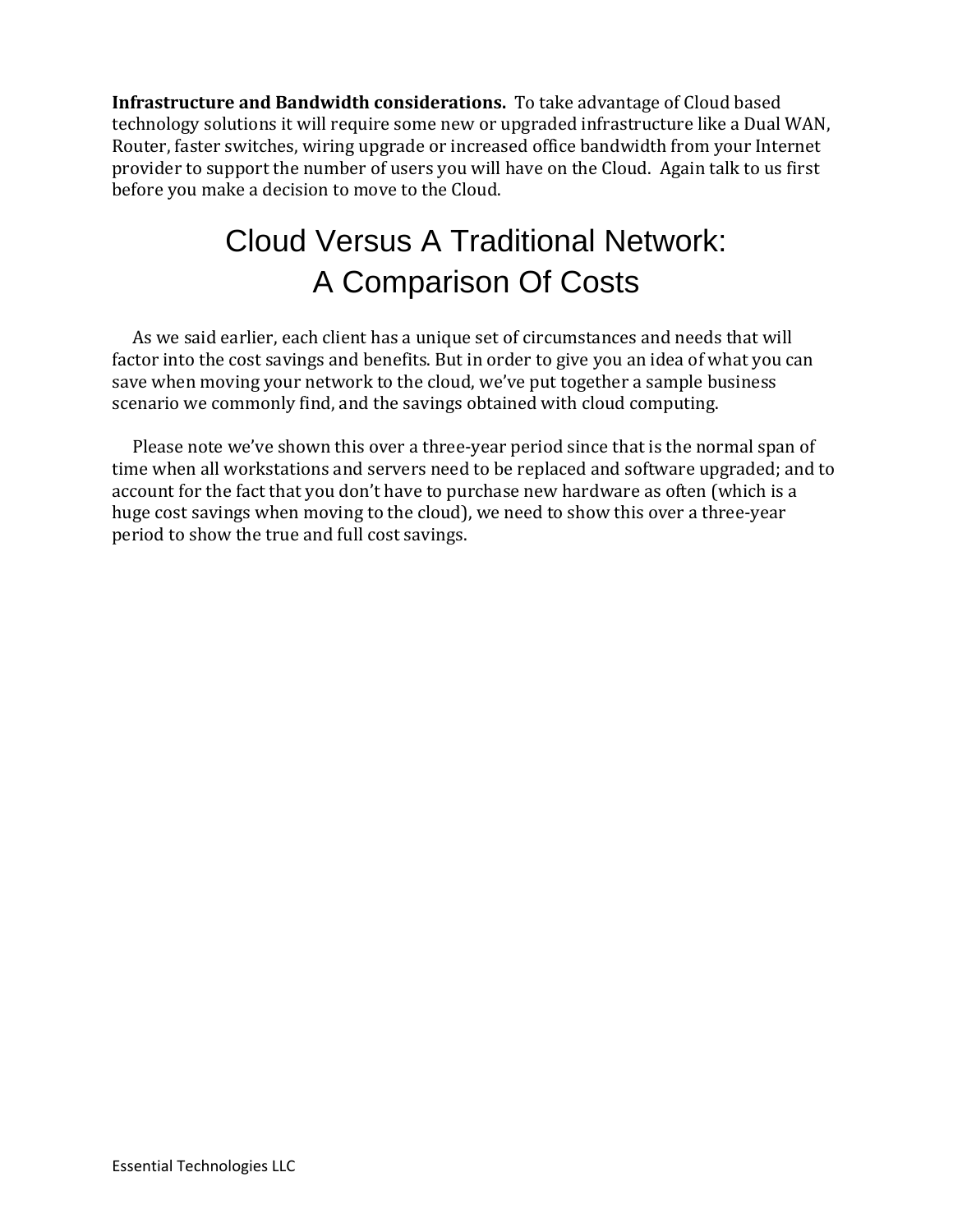#### **Cloud Versus A Traditional Network**

| <b>ACME Company</b>                                                                                              |                                                     |                                              |
|------------------------------------------------------------------------------------------------------------------|-----------------------------------------------------|----------------------------------------------|
| This is a financial services company that has 20 employees all using Microsoft Office. Other applications being  |                                                     |                                              |
| used include Microsoft Exchange, Yardi, and all company data stored in the Cloud. This is an example for         |                                                     |                                              |
| illustration purposes only and actual client pricing and saving will vary depending on actual services utilized, |                                                     |                                              |
| vendors selected and number of features chosen.                                                                  |                                                     |                                              |
|                                                                                                                  | <b>Traditional Network Cost</b>                     | <b>Cloud Network Cost</b>                    |
| Item                                                                                                             | <b>Over 3 Years</b>                                 | <b>Over 3 Years</b>                          |
| <b>Hardware</b>                                                                                                  |                                                     |                                              |
| Server 1 - Active Directory / Data storage                                                                       | \$25,000                                            | $$500/m$ onth x 36 = \$18,000                |
| Server 2 - Exchange                                                                                              | \$25,000                                            | <b>Included in Email Hosting</b>             |
| Network Switches                                                                                                 |                                                     |                                              |
| Workstations $(20)$ – Refresh 1/3 of them every year                                                             | $7 \times $1,000 = $7,000$                          | $7 \times $1,000 = $7,000$                   |
| Other Devices - iPads, Mac Books,                                                                                |                                                     |                                              |
|                                                                                                                  |                                                     |                                              |
| <b>Software</b>                                                                                                  |                                                     |                                              |
| <b>Microsoft Operating System</b>                                                                                | \$1,500                                             | Included                                     |
| Microsoft Office Box Licenses                                                                                    | \$365 license x 7 users/year =                      | Included                                     |
|                                                                                                                  | \$2,555 for Upgrade                                 |                                              |
| <b>Exchange Server</b>                                                                                           | \$5,000                                             | Included                                     |
| <b>Exchange User Licenses</b>                                                                                    | $20 \times $200 = $400$                             | Included                                     |
| <b>Exchange Email Hosting</b>                                                                                    |                                                     | $$7 \times 20 \times 36 = $5,040$            |
| MS Office 365                                                                                                    |                                                     | $\frac{1}{88} \times 20 \times 36 = $5,760$  |
| SQL Server / SQL User                                                                                            |                                                     |                                              |
| <b>Malware Protection</b>                                                                                        | $20 \times $50 = $1,000/year \times 3 =$<br>\$3,000 |                                              |
| Antivirus                                                                                                        | $20 \times $50 = $1,000$ / year x 3 =<br>\$3,000    |                                              |
| Spam Filtering                                                                                                   | $$500/$ year x 3 = \$1,500                          | Included                                     |
|                                                                                                                  |                                                     |                                              |
| <b>Other Costs</b>                                                                                               |                                                     |                                              |
| Internet Connection (High Speed Broadband) 150MB                                                                 | $$250/month x 36 = $9,000$                          | $$250/month x 36 = $9,000$                   |
| Firewall                                                                                                         |                                                     |                                              |
| Backup (on-site and off-site)                                                                                    | $$500/year \times 3 = $1,500$                       | Included                                     |
| Storage                                                                                                          |                                                     | Included                                     |
|                                                                                                                  |                                                     |                                              |
| Labor                                                                                                            |                                                     |                                              |
| <b>Outsourced IT Support for Maintenance</b>                                                                     | $$15,000 / year x 3 = $45,000$                      | $$15,000 / year \times 3 = $45,000$          |
| <b>Project or Migration IT Costs</b>                                                                             | $\overline{$10,000}$ / year x 3 = \$30,000          | Most Software Upgrades<br>Included - \$5,000 |
|                                                                                                                  |                                                     |                                              |
| <b>Total Costs</b>                                                                                               | \$\$154,455                                         | \$\$94,800                                   |
| \$\$\$59,655<br>Savings:                                                                                         |                                                     |                                              |

As you can see, the cost savings are often compelling enough for business owners to overlook the risks of cloud computing; and if carefully planned, those risks of downtime and security are greatly minimized. In fact, our average client of this size saves around \$20,000 a year when they move to the cloud and experience LESS downtime, problems and system crashes than they did with their in-house network.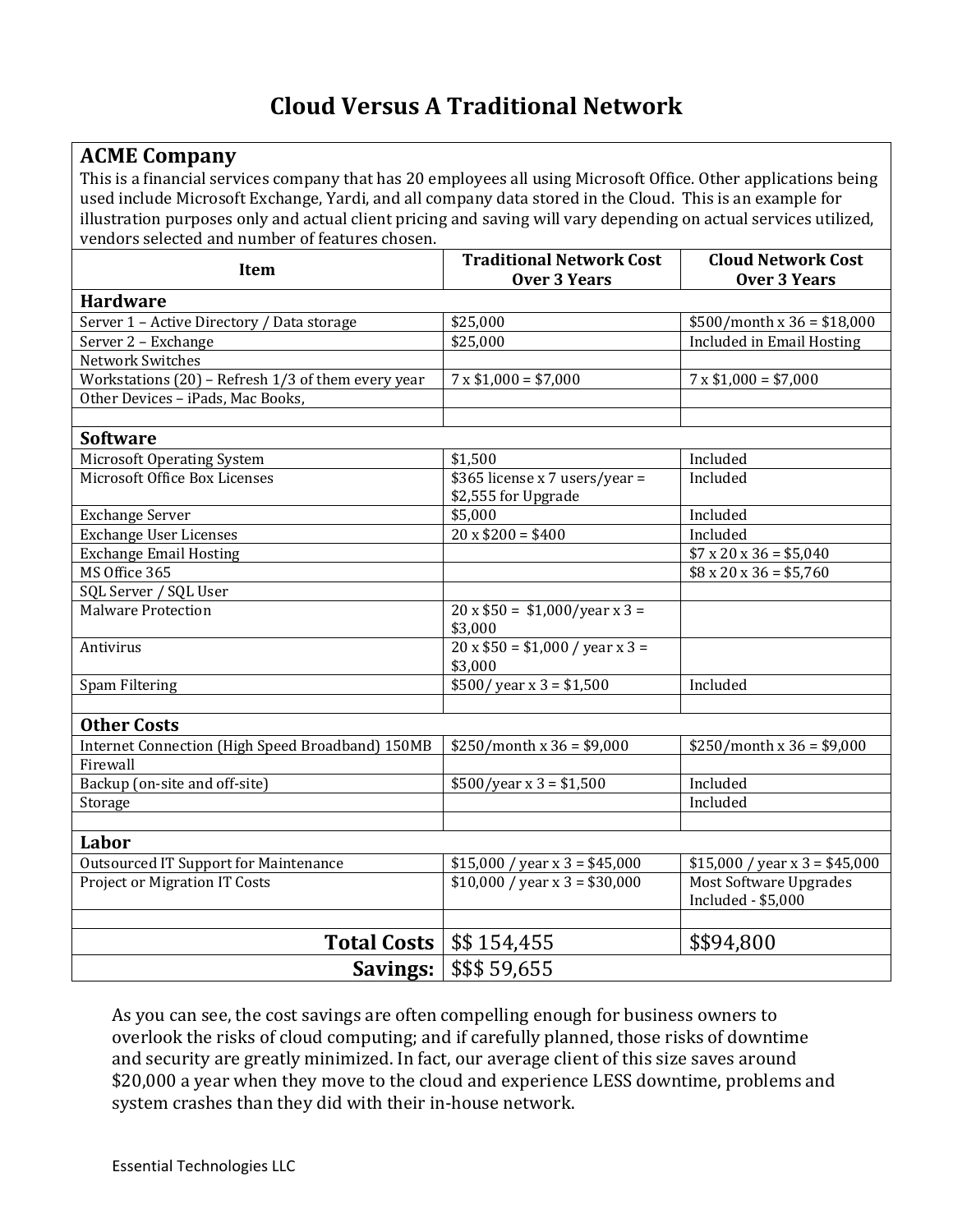# Different Types Of Cloud Solutions Explained:

**Pure Cloud:** This is where all your applications and data are put on the other side of the firewall (in the Cloud) and accessed through various devices (laptops, desktops, iPads, phones) via the Internet.

**Hybrid Cloud:** Although "pure" cloud computing has valid applications, for many it's a little scary. And in some cases it is NOT the smartest move, due to compliance issues, security restrictions, speed and performance. A hybrid cloud enables you to put certain pieces of existing IT infrastructure (say, storage and e-mail) in the cloud, and the remainder of the IT infrastructure stays on-premises. This gives you the ability to enjoy the cost savings and benefits of cloud computing where it makes the most sense without risking your entire environment.

**Single Point Solutions:** Another option would be to simply put certain applications, like SharePoint or Microsoft Exchange, in the cloud while keeping everything else on-site. Since e-mail is usually a critical application that everyone needs and wants access to on the road and on various devices (iPad, smartphone, etc.), often this is a great way to get advanced features of Microsoft Exchange without the cost of installing and supporting your own inhouse Exchange server. The other option is to also put your data storage in the Cloud as it allows for automated backups, better security, audit trail and very fast recovery from ransomware.

**Public Cloud vs. Private Cloud:** A public cloud is a service that anyone can tap into with a network connection and a credit card. They are shared infrastructures that allow you to pay-as-you-go and are managed through a self-service web portal (like MS Azure). Private clouds are essentially self-built infrastructures that mimic public cloud services, but are created in the Cloud in private spaces and connections with no public access. Private clouds are often the choice of companies who want the benefits of cloud computing, but don't want their data held in a public environment.

# FAQs about Security, Where Your Data Is Held and Internet Connectivity

#### **Question: How long will it take to transition my on-premises server to the cloud, and what's the process?**

**Answer:** Of course this depends on what needs to be migrated but a typical Exchange migration can happen in a week to few weeks and a data migration might take slightly longer depending on the amount of data to synchronize to the cloud, number of users, etc.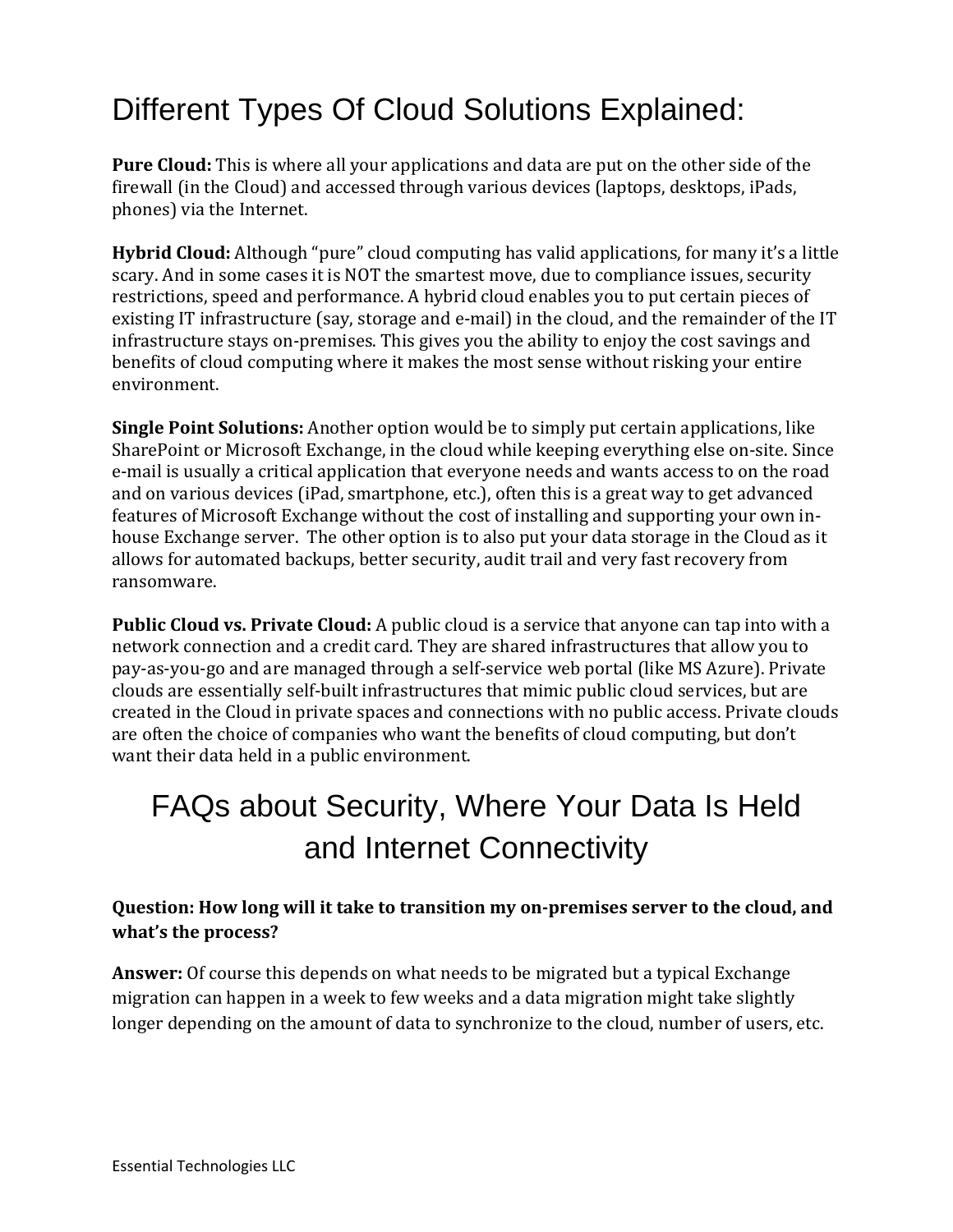#### **Question: What if my Internet connection goes down? How will we be able to work?**

**Answer:** While this is a valid concern, we overcome it in the following way for our clients in the cloud. As part of our Cloud migration strategy we would investigate bandwidth speeds to handle the user load along with setting up redundant failover WAN connections.

#### **Question: What happens if the Internet slows to the point where it's difficult to work productively?**

**Answer:** We resolve this by keeping a synchronized copy of your data on your on-site server or client desktops as well as in the cloud. Here's how this works: A full Cloud data client is installed on each computer which automatically synchronizes any folder or data from the local computer to the Cloud seamlessly in the background. It also acts as a backup utility that can backup your desktop and My Documents folder automatically which is a great benefit! Another option is that the same tool can be installed on a local file server and this technology will also synchronize documents between cloud servers and local servers in your office. So you have two options to either keep you existing file server or eliminate it all together. If the Internet goes down or slows to a grind, you simply open a local folder on your PC and the system will automatically know to pull the documents from desktop location. Once a file is modified, it syncs it in seconds so you don't have to worry about having multiple versions of the same document. Using this process, you get the benefits of cloud with a backup solution to keep you up and running during slow periods or complete Internet outages.

#### **Question: What about security? Isn't there a big risk of someone accessing my data if it's in the cloud?**

**Answer:** In many cases, cloud computing is a MORE secure way of accessing and storing data. Just because your server is on-site doesn't make it more secure; in fact, most small to medium businesses can't justify the cost of securing their network the way a cloud provider can. And most security breaches occur due to human error – one of your employees downloads a file that contains a virus, they don't use secure passwords or they simply email confidential information out to people who shouldn't see it. Other security breaches occur in on-site networks because the company didn't properly maintain their own inhouse network with security updates, software patches and up-to-date antivirus software. That's a FAR more common way networks get compromised versus a cloud provider getting hacked. This Cloud data service offers a full audit trail, folder level security, automated backups and ransomware recovery and can be secured by changing a user password. No user has permanent deletion rights so any file or files can be immediately restored. Everything is held in a recycle bin that can be used to retrieve user deleted data.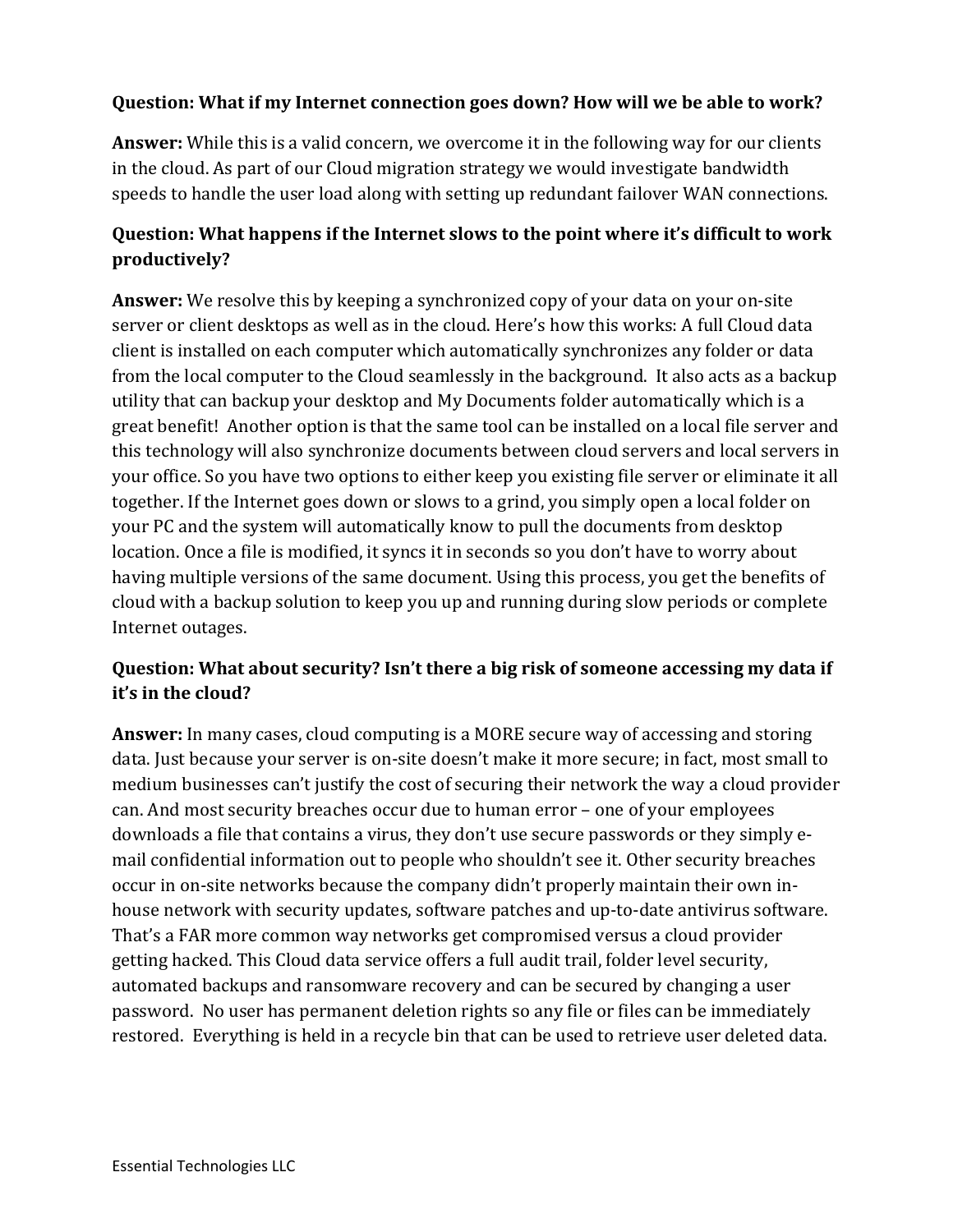#### **Question: What if this Vendor goes out of business? How do I get my data back?**

**Answer:** We give every client full documentation that clearly outlines where their data is and how they could get it back in the event of an emergency. This includes emergency contact numbers, detailed information on how to access your data and infrastructure without needing our assistance (although our plan is to always be there to support you).

#### **Question: Do I have to purchase new hardware (servers, workstations) to move to the cloud?**

**Answer:** No! That's one of the selling points of cloud computing. It allows you to use slightly older workstations, laptops and servers because the computing power is in the cloud. Not only does that allow you to keep and use hardware longer, but it allows you to buy cheaper workstations and laptops because you don't need the expensive computing power required in the past. You can also leverage devices like iPads and Tablets that are less expensive than a high end workstation.

# What To Look For When Hiring An IT Consultant To Move Your Network To The Cloud

 Unfortunately, the IT consulting industry (along with many others) has its own share of incompetent or unethical people who will try to take advantage of trusting business owners who simply do not have the ability to determine whether or not they know what they are doing. Sometimes this is out of greed for your money; more often it's simply because they don't have the skills and competency to do the job right but won't tell you that up front because they want to make the sale.

 From misleading information, unqualified technicians and poor management, to terrible customer service, we've seen it all, and we know they exist in abundance because we have had a number of customers come to us to clean up the disasters they have caused.

Automotive repair shops, electricians, plumbers, lawyers, realtors, dentists, doctors, accountants, etc., are heavily regulated to protect the consumer from receiving substandard work or getting ripped off. However, the computer industry is still highly unregulated and there are few laws in existence to protect the consumer – **which is why it's so important for you to really research the company or person you are considering, to make sure they have the experience to set up, migrate and support your network to the cloud.**

 Anyone who can hang out a shingle can promote themselves as a "cloud expert." Even if they are honestly *trying* to do a good job for you, their inexperience can cost you dearly in your network's speed and performance or in lost or corrupt data files. To that end, here are some key questions you should ask your IT person before letting them migrate your network to the cloud: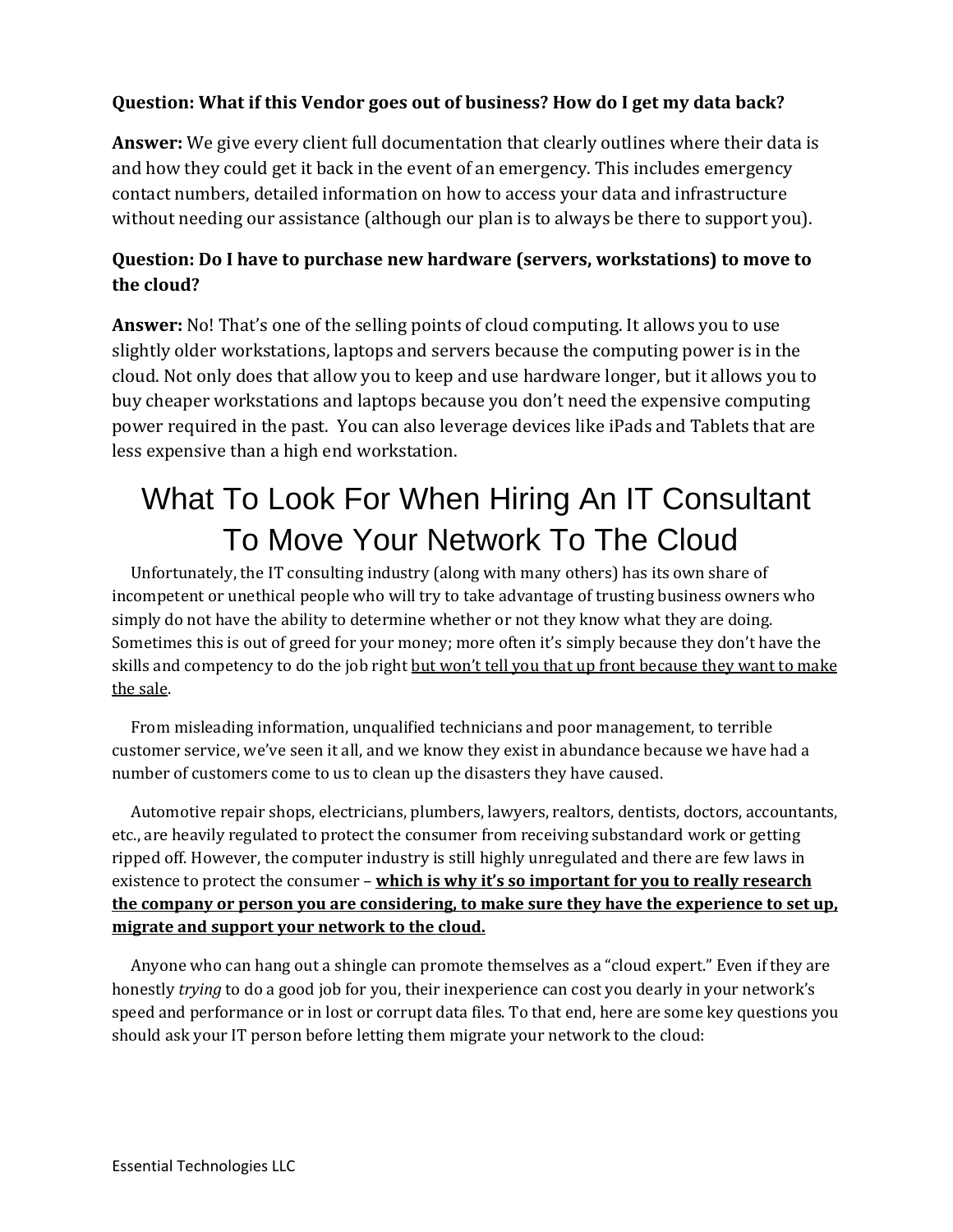# Critical Questions To Ask Your IT Company Or Computer Consultant BEFORE Letting Them Move Your Network To The Cloud (Or Touch Your Network!)

**Question: How many clients have you provided cloud services for to date and how long have you been in business?**

**Answer:** You don't want someone practicing on your network. At a minimum, make sure they have been in business for at least 5+ years or much longer and are current on the new Cloud technologies including Public, Private and Hybrid cloud solutions, data storage in the Cloud and MS-Office 365.

#### **Question: How quickly do they guarantee to have a technician working on an outage or other problem?**

**Answer:** Anyone you pay to support your network should give you a written SLA (service level agreement) that outlines exactly how IT issues get resolved and in what time frame.

They should also answer their phones live from 8:00 a.m. to 5:00 p.m. and provide you with an emergency after-hours number you may call if a problem arises, including on weekends.

If you cannot access your network because the Internet is down or due to some other problem, you can't be waiting around for hours for someone to call you back OR (more importantly) start working on resolving the issue.

#### **Question: What's your plan for transitioning our network to the cloud to minimize problems and downtime?**

**Answer:** We run a simultaneous cloud environment during the transition and don't "turn off" the old network until everyone is 100% confident that everything has been transitioned and is working effortlessly. You don't want someone to switch overnight without setting up a test environment first.

#### **Question: Do you provide a no-risk trial of our network in the cloud to test the proof of concept BEFORE we commit to a long-term contract?**

**Answer:** We provide all of our clients a free 15 or 30-day cloud "test drive" of the applications and data so you can see, first-hand, what it will be like for you and your staff to move your servers to the cloud. While this isn't a full migration, it will give you a true feel for what cloud computing will be like BEFORE committing to a long-term contract. There is no charge for this and no obligation to buy anything. At the end of the 30 days, you'll know whether or not this is a right fit for you, or if you would prefer to keep your current on-site network.

**Question: Do they take the time to explain what they are doing and answer your questions in terms that you can understand (not geek-speak), or do they come across as arrogant and make you feel stupid for asking simple questions?**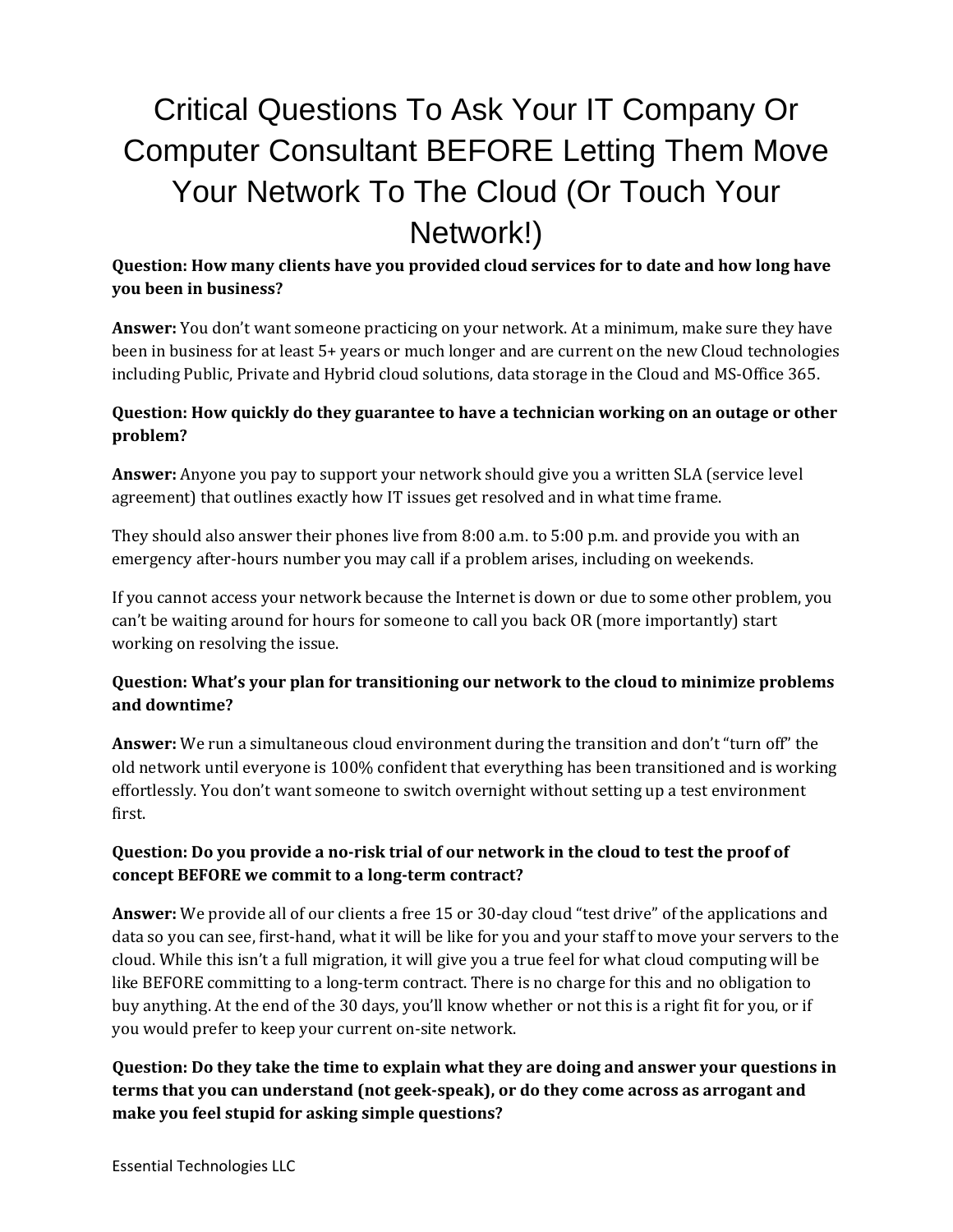**Answer:** Our technicians are trained to have the patience and "heart of a teacher" and will take time to answer your questions and explain everything in simple terms. Our goal is to make sure you have a clear understanding of the options and solutions being recommended in advance.

#### **Question: How will your data be stored?**

**Answer:** You should receive full documentation about where your data is, how it's being secured and backed up and how you could get access to it if necessary.

#### **Question: How will your data be secured and backed up?**

**Answer:** If they tell you that your data will be stored in their own co-lo in the back of their office, what happens if THEY get destroyed by a fire, flood or other disaster? What are they doing to secure the office and access? Are they backing it up somewhere else? Make sure they are SAS 70 certified HIPPA compliant or FISNA compliant and have a failover plan in place to ensure continuous service in the event that their location goes down. If they are building on another platform, you still want to find out where your data is and how it's being backed up.

#### **Question: What is THEIR disaster recovery plan? What happens if they go out of business?**

**Answer:** You should know the redundancy being provided by the vendor delivering service and how you could recover your data if there were a disaster situation. Also, if they DID go Out of Business how could you receive a copy of your data.

#### **Question: Do they have adequate errors-and-omissions insurance as well as workers' compensation insurance to protect YOU?**

**Answer:** Here's something to consider: if THEY cause a problem with your network that causes you to be down for hours or days or to lose data, who's responsible? Here's another question to consider: if one of their technicians gets hurt at your office, who's paying? In this litigious society we live in, you better make darn sure that whomever you hire is adequately insured with both errors-and-omissions insurance AND workers' compensation – and don't be shy about asking to see their latest insurance policies!

True Story: A few years ago Geek Squad was slapped with multimillion-dollar lawsuits from customers for the bad behavior of their technicians. In some cases, their techs were accessing, copying and distributing personal information they gained access to on customers' PCs and laptops brought in for repairs. In other cases, they lost clients' laptops (and subsequently all the data on them) and tried to cover it up. Bottom line: Make sure the company you are hiring has proper insurance to protect YOU.

#### **Question: Is it standard procedure for them to provide you with written network documentation detailing what software licenses you own, your critical passwords, user information, hardware inventory, etc., or are they the only person with the "keys to the kingdom"?**

**Answer:** All clients receive this in written and electronic form at no additional cost.

Essential Technologies LLC Side Note: You should NEVER allow an IT person to have that much control over you and your company. If you get the sneaking suspicion that your current IT person is keeping this under their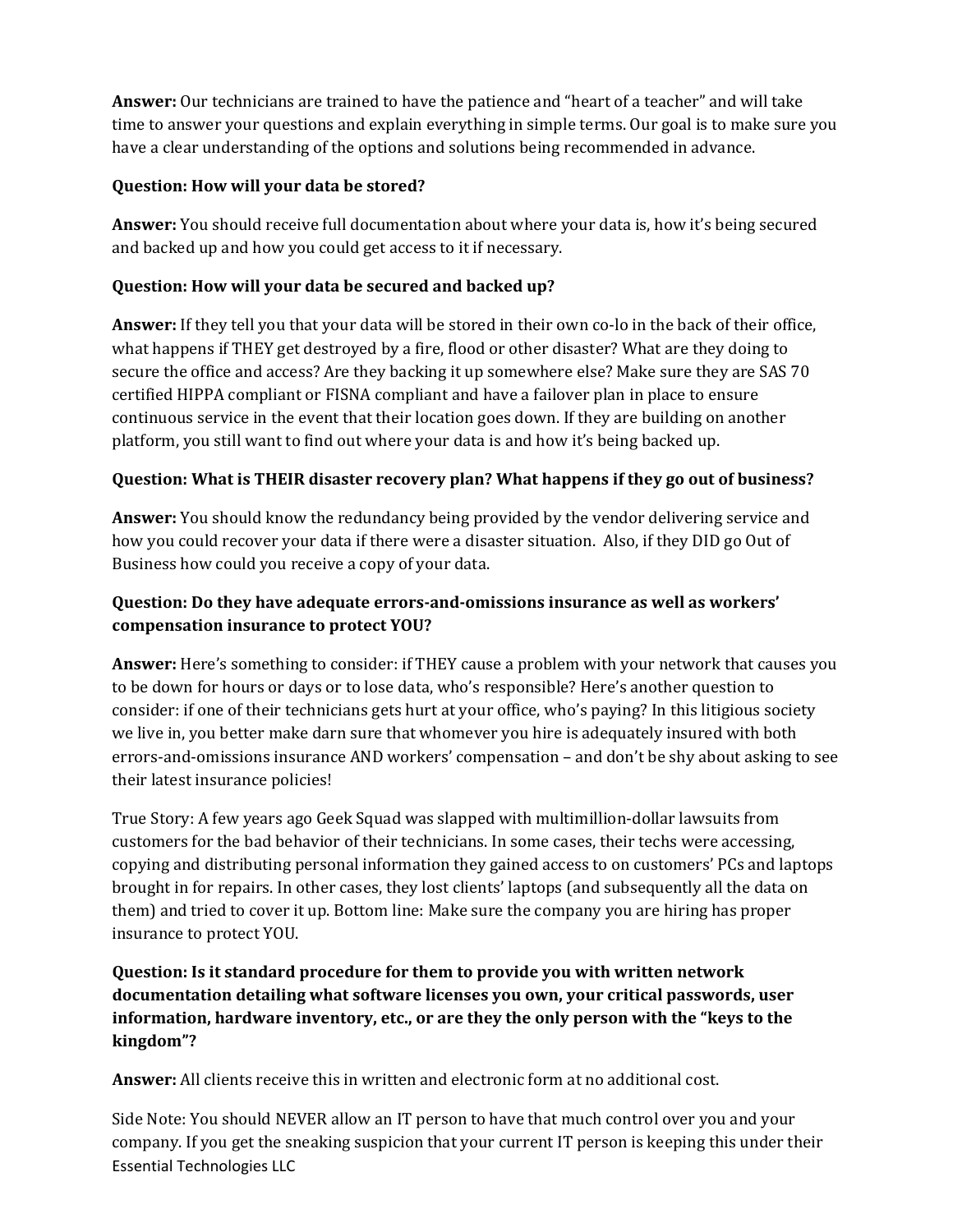control as a means of job security, get rid of them (and we can help to make sure you don't suffer ANY ill effects). This is downright unethical and dangerous to your organization, so don't tolerate it!

#### **Question: Do they have other technicians on staff who are familiar with your network in case your regular technician goes on vacation or gets sick?**

**Answer:** Yes, and since we keep detailed network documentation (basically a blueprint of your computer network) and updates on every client's account, any of our technicians can pick up where another left off.

#### **Question: Is their help desk US-based or outsourced to an overseas company or third party?**

**Answer:** We provide our own in-house help desk and make sure the folks helping you are friendly and helpful. We consider this one of the most important aspects of customer service, plus we feel it's an important step in keeping your data secure.

#### **Question: Are they familiar with (and can they support) your unique line-of-business applications?**

**Answer:** We own the problems with all line-of-business applications for our clients. That doesn't mean we can fix faulty software – but we WILL be the liaison between you and your vendor to resolve problems you are having and make sure these applications work smoothly for you instead of pointing fingers and putting you in the middle.

#### **Question: When something goes wrong with your Internet service, phone systems, printers or other IT services, do they own the problem or do they say, "That's not our problem to fix"?**

**Answer:** We feel WE should own the problem for our clients so they don't have to try and resolve any of these issues on their own – that's just plain old good service and something many computer guys won't do.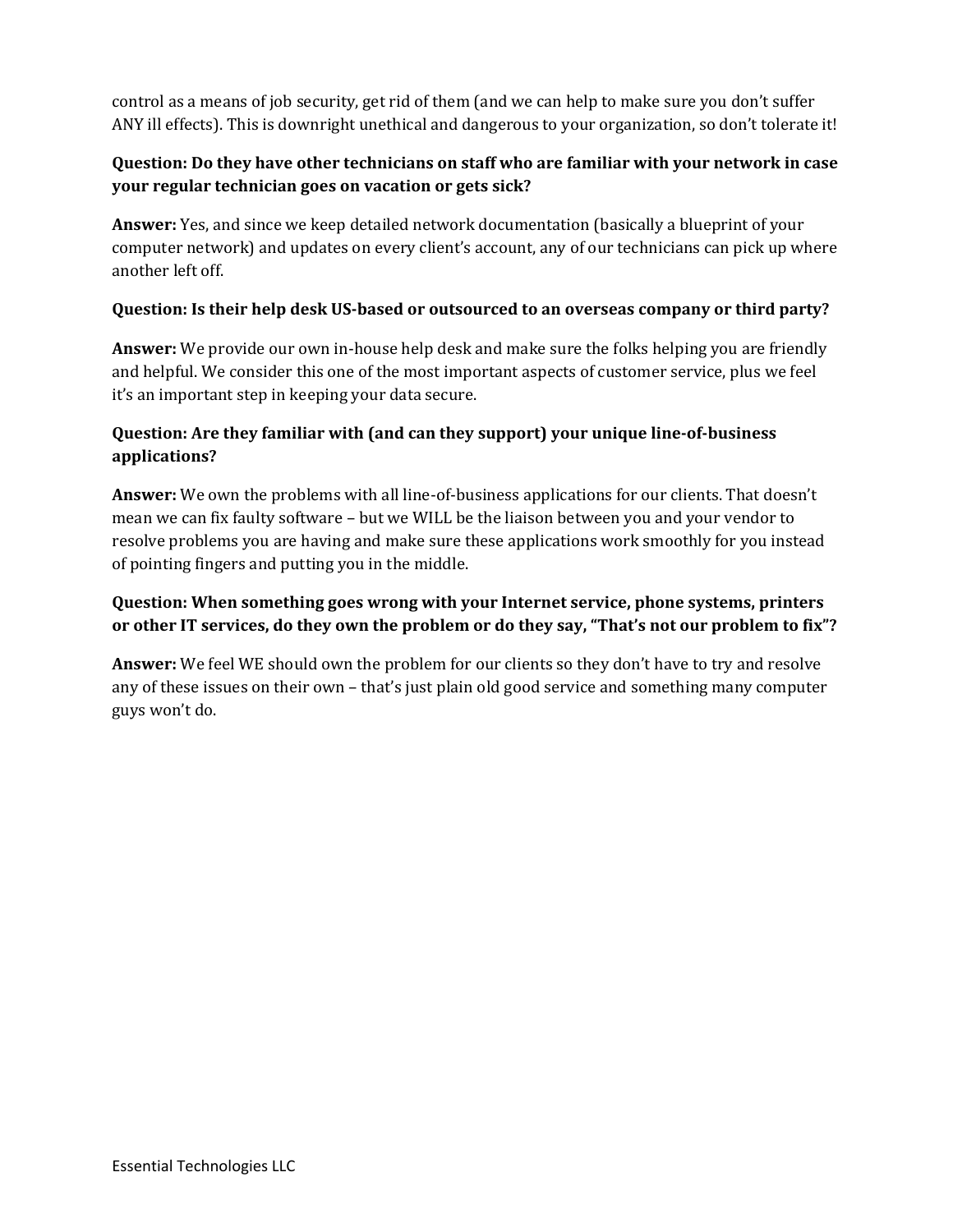# Case Studies: What Our Clients Have To Say About Moving To The Cloud

#### **"We move to Data Stored in the Cloud and Eliminated our on Premise File Server…Amazing!"**

"After reviewing many different options of on premise File Server, File Server hosted in the Cloud and just data hosted in the cloud this Financial Services Firm with 20 employees decided to move to cloud computing instead of spending a lot of money purchasing another File Server. At first they were a bit overwhelmed on which option to pursue – but when they saw how much money we were going to save, and did a 30 day trial they decided to go for it. They are now very happy they did. Not only did they not have to purchase a new File Server but our overall costs are down and employees are able to work remotely much easier with anytime, anywhere access to our company data even on their phones. Now they wish they had done this sooner." *– Financial Services Firm*

#### **"We move to Data Stored in the Cloud and Eliminated our on Premise Peer-to-Peer Windows XP computer…Amazing!"**

"After reviewing the security situation of using a Windows XP Peer-to-Peer computer as a network this Attorney started to investigate other options including the Cloud. They decided to move their entire data to the Cloud instead of spending a lot of money purchasing a true on premise File Server. When they saw how inexpensive it was to move their data they decided to upgrade and take advantage of the automated backups, point in time disaster recovery solution from Malware or Ransomware along with the Security, Audit Trail, Sharing Links and ease of use and access while maintaining a higher level of security." *– Real Estate Attorney Firm*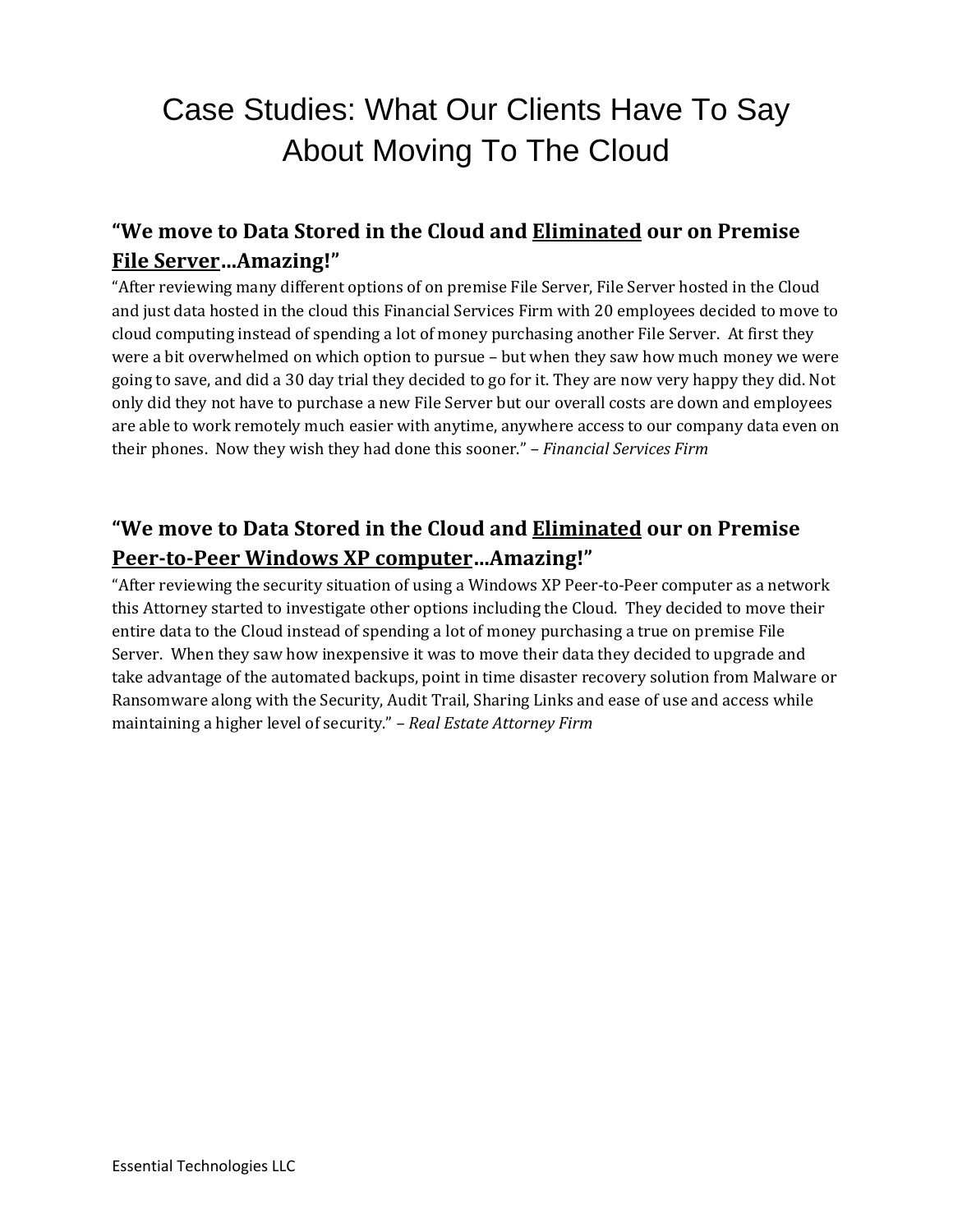# Free Assessment Shows You How To Migrate To The Cloud And Avoid Overpaying For Your Next IT Project Or Upgrade

 If you're like a number of CEOs we've helped, you've already been burned, disappointed and frustrated by the questionable advice and complete lack of service you've gotten from other IT companies. In fact, you might be so fed up and disgusted from being "sold" that you don't trust anyone. I don't blame you.

That's why I'd like to offer you a FREE Cloud Readiness Assessment to show you there IS a better way to upgrade your computer network AND to demonstrate how a truly competent IT consultant (not just a computer "mechanic") can guide your company to greater profits and efficiencies, help you be more strategic and give you the tools and systems to fuel growth.

At no cost or obligation, one of my lead consultants and I will come to your office and conduct a thorough review and inventory of your current computer network, backups and technologies to give you straightforward answers to the following:

- $\checkmark$  How using cloud technologies may be able to eliminate the cost, complexity and problems of managing your own in-house server while giving you more freedom, lowered costs, tighter security and instant disaster recovery. I say "may" because it might NOT be the best choice for you. I'll give you honest answers to your questions and detail – in plain English – the pros AND cons of moving your specific operations to the cloud.
- $\checkmark$  Are your IT systems truly safe and secured from hackers, viruses and rogue employees? (FACT: 99% of the computer networks we review are NOT, much to the surprise of the CEOs who are paying some other "so-called" expert to manage that aspect of their IT.)
- $\checkmark$  Are your backups configured properly to ensure that you could be back up and running again fast in a disaster? From our experience, most companies' backups are an epic waste of money and only deliver a false sense of security.
- $\checkmark$  If you are ALREADY using "cloud" technologies, are you adequately protecting your organization from the dozens of ways you and your organization can be harmed, sued or financially devastated due to security leaks, theft, data loss, hacks and violating ever-expanding data privacy laws?

 Even if you decide not to move your network to the cloud or engage with us as a client, you'll find the information we share with you to be extremely valuable and eye-opening when you make future decisions about IT. After all, it NEVER hurts to get a third-party "checkup" of your IT systems' security, backups and stability, as well as a competitive cost analysis.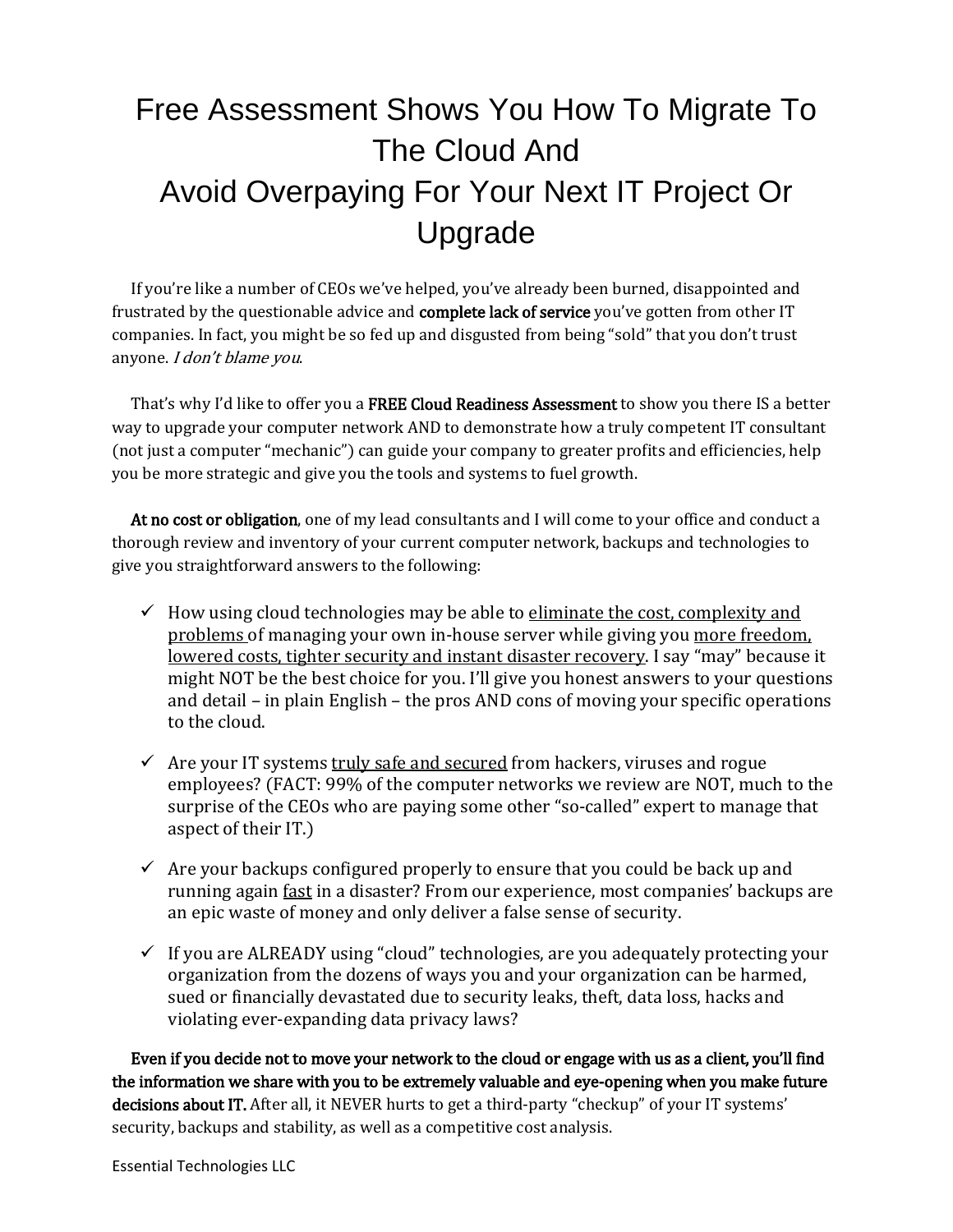# There Is One Small "Catch"

 Because our Cloud Readiness Assessments take anywhere between two to eight hours to complete (with a lot of additional "behind-the-scenes" research we conduct), I can only extend this offer to the first 10 people who respond. After that, we'll have to withdraw this offer or ask that you pay our customary consulting flat fee of \$750 for this Assessment (sorry, no exceptions).

 To respond, please call our office at 877-487-9797 x100 and ask for me, David B. Lobocki. I personally want to take your call to answer any questions about this letter, my company and how we might be able to help you. You can also e-mail me direct at info@essentialtechnologies.com.

Awaiting your response,

David B. Lobocki [www.essentialtechnologies.com/5-Critical-Facts-About-Cloud/](http://www.essentialtechnologies.com/5-Critical-Facts-About-Cloud/) Call us direct: 877-487-9797 x100